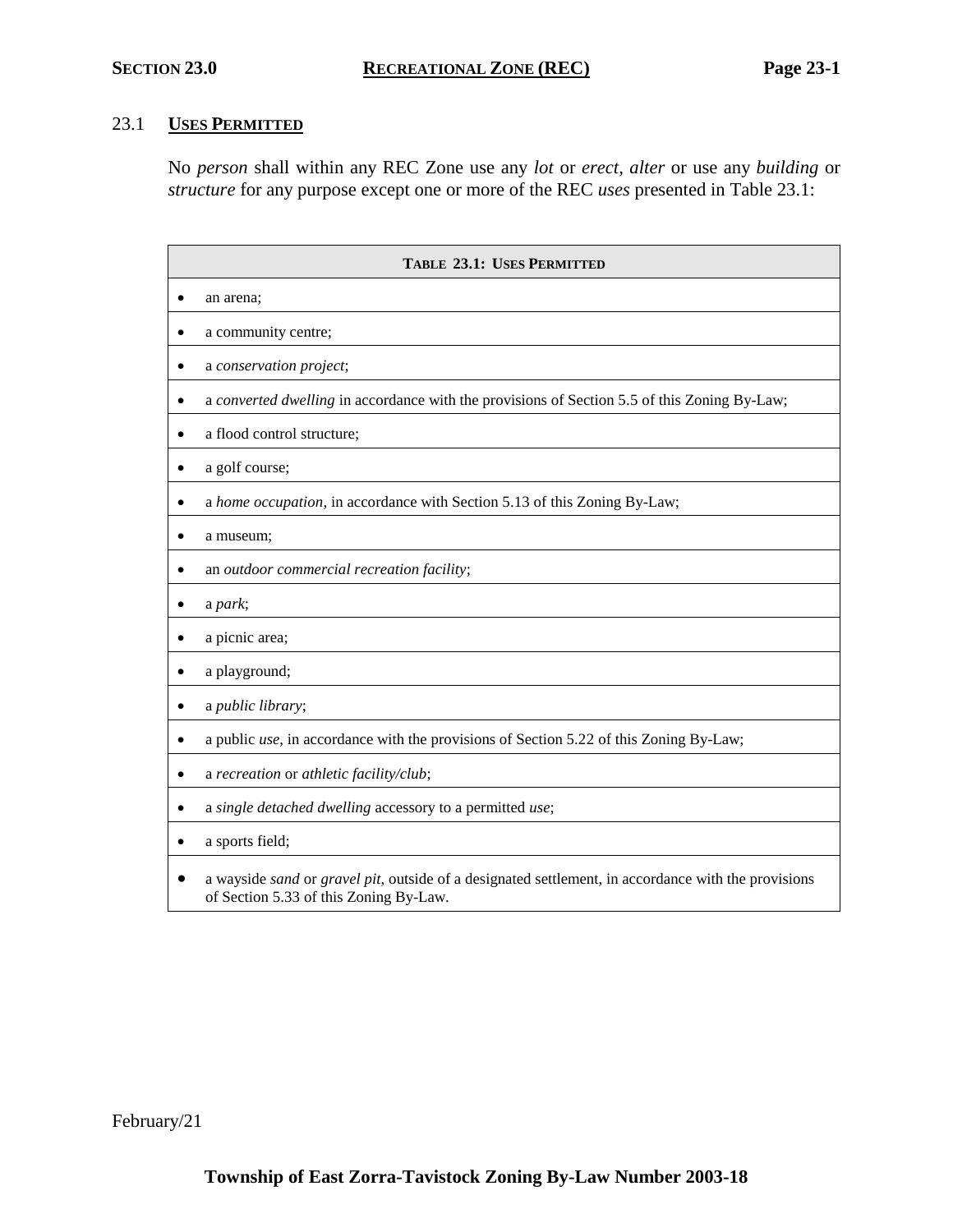# 23.2 **ZONE PROVISIONS**

No *person* shall within any REC Zone use any *lot* or *erect, alter* or use any *building* or *structure* except in accordance with the provisions presented in Table 23.2. The *lot area* provisions for residential *uses* in Table 23.2 are cumulative with the *lot area* provisions for non-residential *uses*in Table 23.2 when such residential *use* is located on the same *lot* with a permitted non-residential *use*.

| <b>TABLE 23.2: ZONE PROVISIONS</b>                                                        |                                                                                                                             |                                                                                                              |  |
|-------------------------------------------------------------------------------------------|-----------------------------------------------------------------------------------------------------------------------------|--------------------------------------------------------------------------------------------------------------|--|
| <b>Zone Provision</b>                                                                     | <b>Residential Uses</b>                                                                                                     | <b>Non-Residential Uses</b>                                                                                  |  |
| <b>Number of Single Detached Dwellings</b><br>per Lot, Maximum                            | 1                                                                                                                           | No Provision                                                                                                 |  |
| Lot Area, Minimum, where sanitary sewers<br>are not available                             | $2,800 \text{ m}5 (30,140 \text{ ft}5)$                                                                                     | 3,700 m <sup>2</sup> (39,828 ft <sup>2</sup> )                                                               |  |
| Lot Area, Minimum, where served by both<br>sanitary sewers and public water supply        | 450 $\text{m}^2$ (4,844 ft5) or<br>600 m <sup>2</sup> (6,458.6 ft <sup>2</sup> ) in the<br>case of a corner lot             | $2,000 \text{ m}^2$ (21,528.5 ft5)                                                                           |  |
| Lot Frontage, Minimum, where sanitary<br>sewers are not available                         | 30 m $(98.4 \text{ ft})$                                                                                                    | 40 m $(131.2)$                                                                                               |  |
| Lot Frontage, Minimum, where served by<br>both sanitary sewers and public water<br>supply | 15 m $(49.2 \text{ ft})$ or 20 m<br>$(65.6 \text{ ft})$ in the case of a<br>corner lot                                      | 30 m $(98.4 \text{ ft})$                                                                                     |  |
| Lot Depth, Minimum                                                                        | No Provision                                                                                                                | 30 m $(98.4 \text{ ft})$                                                                                     |  |
| Front Yard, Minimum Depth                                                                 | 10 m $(32.8 \text{ ft})$                                                                                                    |                                                                                                              |  |
| Exterior Side Yard, Minimum Width                                                         |                                                                                                                             |                                                                                                              |  |
| Rear Yard, Minimum Depth                                                                  | $7.5 \text{ m}$ (24.6 ft)                                                                                                   |                                                                                                              |  |
| Interior Side Yard, Minimum Width                                                         | $3 \text{ m}$ (9.8 ft) on one side and<br>1.2 $m$ (3.9 ft) on the narrow<br>side                                            | 7.5 m $(24.6 \text{ ft})$                                                                                    |  |
| Setback, Minimum Distance from the<br>Centreline of a County Road                         | $23 \text{ m}$ (75.5 ft) within a designated settlement and $26 \text{ m}$<br>(85.3 ft) outside of a designated settlement. |                                                                                                              |  |
| Height of Building, Maximum                                                               | 11 m $(36.1 \text{ ft})$                                                                                                    | 15 m $(49.2 \text{ ft})$ or in<br>accordance with the<br>provisions of Section 5.32<br>of this Zoning By-Law |  |
| <b>Gross Floor Area, Minimum</b>                                                          | 93 m <sup>2</sup> (1,001 ft <sup>2</sup> )                                                                                  | No provision                                                                                                 |  |
| Parking and Accessory Buildings, Etc.                                                     | In accordance with the provisions of Section 5 of this<br>Zoning By-Law.                                                    |                                                                                                              |  |

Mar. 31/21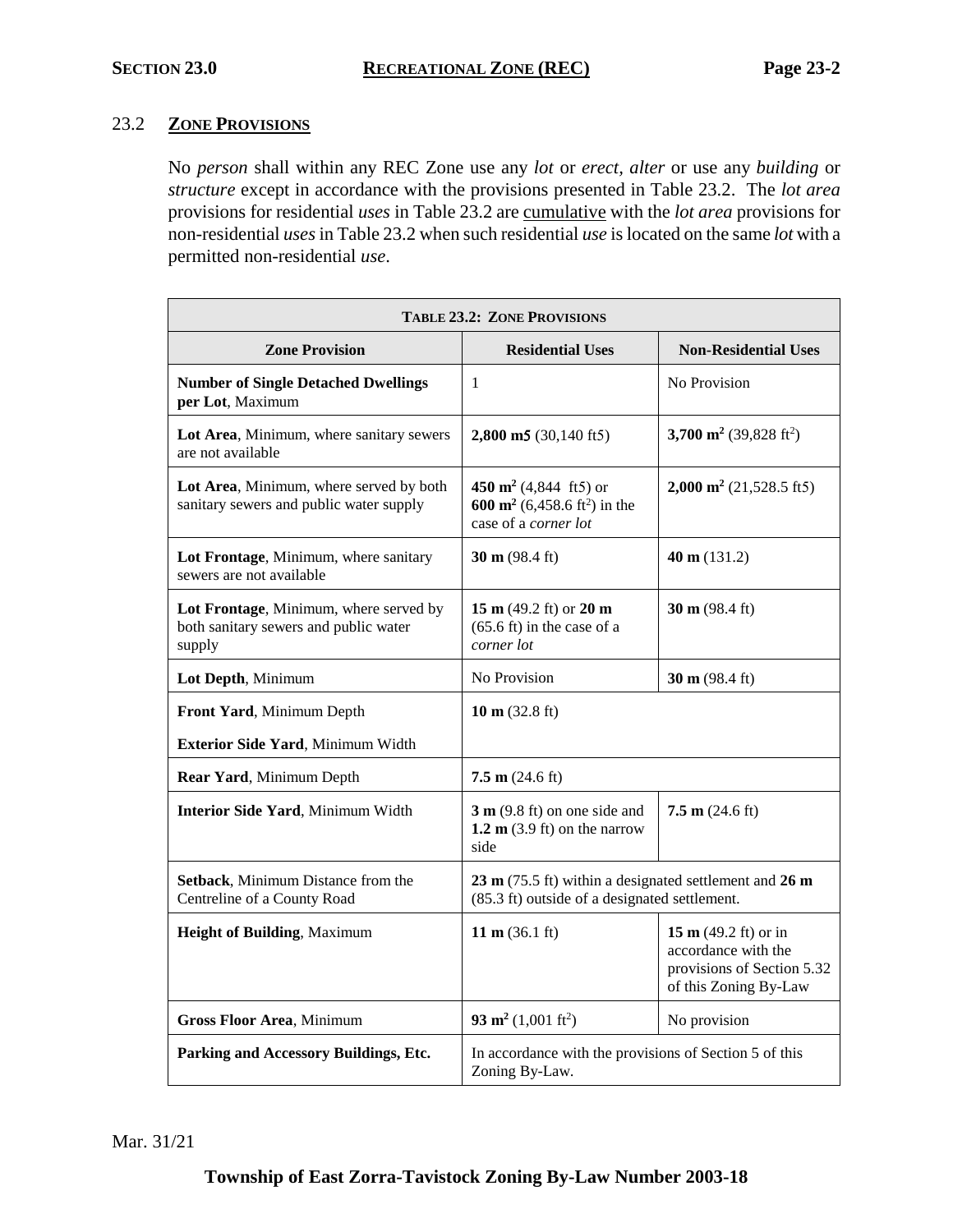### 23.2.1 **SINGLE DETACHED DWELLING AND NON-RESIDENTIAL BUILDING ON THE SAME LOT:**

When a permitted *single detached dwelling* is *erected, altered* or used on the same *lot* in a REC Zone as a permitted non-residential *building*, a *setback* of **3 m** (9.8 ft) is required between such *buildings*.

### 23.2.2 **LOCATION OF RECREATIONAL USE:**

Any new recreational *use*, except a *conservation project*, a *wayside sand/gravel pit*, or *stone quarry*, a public *use* or a flood control structure, which is located outside of a designated settlement, as defined in Section 2.7.2.1, shall be required to satisfy the minimum distance separation requirements as determined through the application of the *Minimum Distance Separation Formula I (MDS I)*, in accordance with Section 2.7 of this Zoning By-Law.

Any *existing* recreational *use*, except a *conservation project*, a *wayside sand/gravel pit*, or *stone quarry*, a public *use* or a flood control structure, located outside of a settlement, as defined in Section 2.7.2.1, which is hereafter enlarged, shall be required to satisfy MDS I, in accordance with Section 2.7 of this Zoning By-Law, **or** not further reduce an *existing* insufficient *setback* relative to MDS I, whichever is the lesser.

## 23.2.3 **LOCATION OF NEW BUILDINGS OR STRUCTURES:**

*Single detached dwelling*s, *buildings* or *structures* hereafter erected outside of a settlement, as defined in Section 2.7.2.1, shall be required to satisfy the minimum distance separation requirements as determined through the application of the *Minimum Distance Separation Formula I (MDS I)*, in accordance with Section 2.7. of this Zoning By-Law.

*Existing single detached dwelling*s, *buildings* or *structures*located outside of a settlement, as defined in Section 2.7.2.1, which are hereafter enlarged, shall be required to satisfy MDS I, in accordance with Section 2.7. of this Zoning By-Law, **or** not further reduce an *existing* insufficient *setback* relative to MDS I, whichever is the lesser.

*Single detached dwelling*s, *buildings* or *structures* hereafter erected, within a settlement defined in Section 2.7.2.1, shall be required to satisfy MDS I, in accordance with Section 2.7 of this Zoning By-Law, **or** not further reduce an *existing* insufficient *setback* relative to MDS I, whichever is the lesser.

(Amended by By-Law 2009-15)

### 23.3 **SPECIAL PROVISIONS FOR A CONVERTED DWELLING (REC-C)**

In accordance with the provisions of Section 5.5, all REC-C zoned *lots* may contain a *converted dwelling*, or any use permitted in Section 23.1, in accordance with the provisions of Section 23.2 of this Zoning By-Law.

Mar. 31/21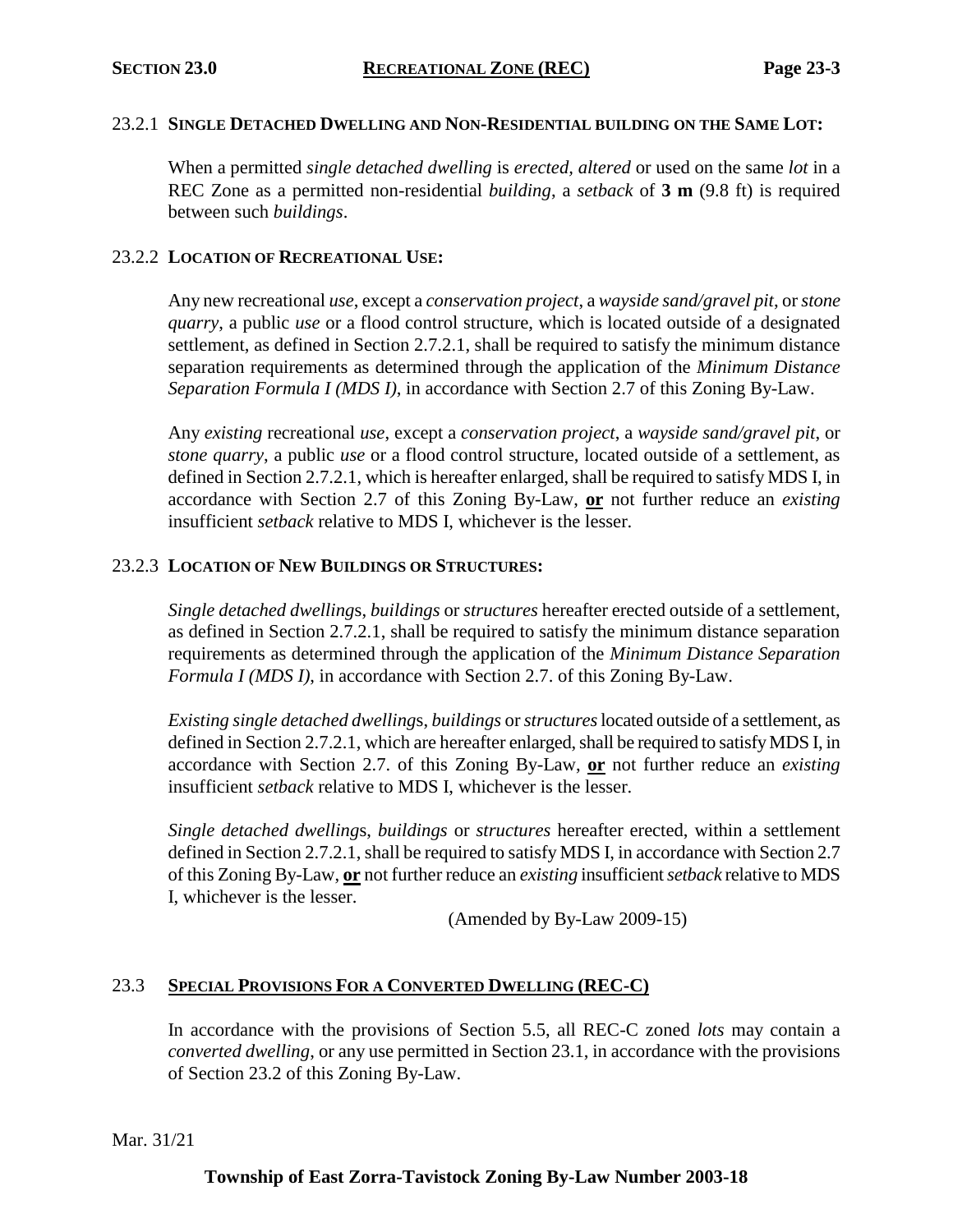#### 23.4 **SPECIAL PROVISIONS**

| 23.4.1 | Location: Part Lot 18 & 19, Concession 11 (East Zorra), REC-1 (Key Map 27) |
|--------|----------------------------------------------------------------------------|
|        | (Amended by By-Law $2021-09$ )                                             |

23.4.1.1 Notwithstanding any provisions of this Zoning By-Law to the contrary, no *person* shall within any REC-1 Zone use any *lot*, or *erect, alter* or use any *building* or *structure* for any purpose except the following:

> a *seasonal trailer park* or *campground*; and a *single detached dwelling accessory* to a permitted *use*.

23.4.1.2 Notwithstanding any provision of this Zoning By-Law to the contrary, no *person* shall within any REC-1 Zone use any *lot*, or *erect, alter* or use any *building* or *structure* for any purpose except in accordance with the following provisions:

*lot area* of trailer camp.

23.4.1.2.1 TOTAL TRAILER DENSITY

Maximum 38 campsites per net hectare of total

23.4.1.2.2 LOT AREA PER CAMPSITE

**185.0 m**<sup>2</sup> (1,991.4 ft<sup>2</sup>)

23.4.1.2.3 DISTANCE BETWEEN TRAILERS

**Minimum 3.0 m** (9.8 ft)

- 23.4.1.2.4 LENGTH OF A TRAVEL TRAILER
	- **Maximum 10.1 m** (33.1 ft)
- 23.4.1.3 That all the other provisions of the REC Zone in Section 23.2 and all other relevant provisions contained in this Zoning By-Law shall continue to apply mutatis mutandis.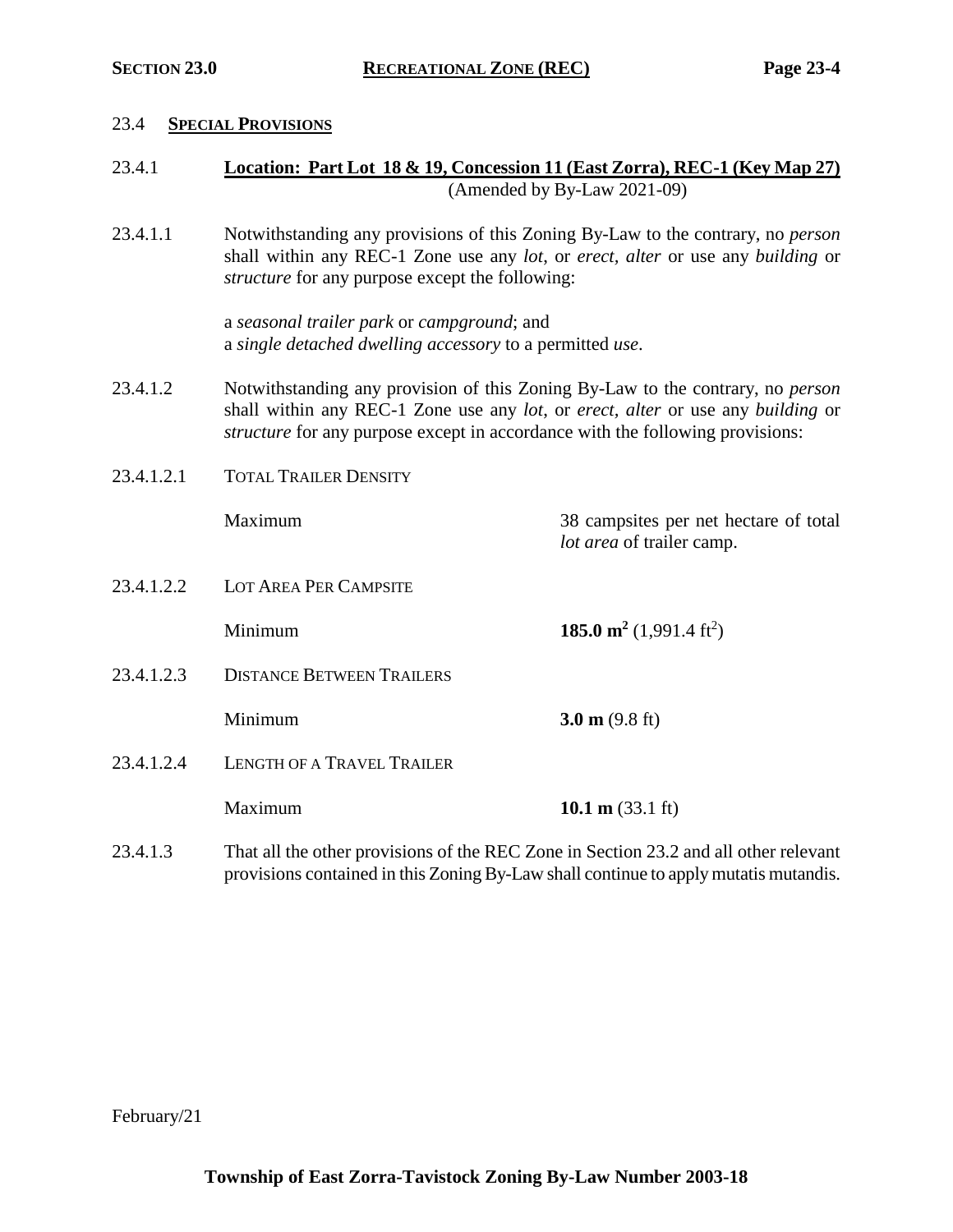- 23.4.2 **Location: Part Lot 14, Concession 10 (East Zorra), REC-2 (Key Map 34)** (Amended by By-Law 2021-09)
- 23.4.2.1 Notwithstanding any provisions of this Zoning By-Law to the contrary, no *person* shall within any REC-2 Zone use any *lot*, or *erect, alter* or use any *building* or *structure* for any purpose except the following:

a *seasonal trailer park* or *campground*; a *single detached dwelling accessory* to a permitted *use*; and a *dwelling unit* in a portion of a non-residential *building*, if occupied by the owner, caretaker, watchman, or other similar *person* employed on the *lot* on which such *dwelling* is located and his/her family.

*lot area* of trailer camp.

- 23.4.2.2 Notwithstanding any provision of this Zoning By-Law to the contrary, no *person* shall within any REC-2 Zone use any *lot*, or *erect, alter* or use any *building* or *structure* for any purpose except in accordance with the following provisions:
- 23.4.2.2.1 TOTAL TRAILER DENSITY

Maximum 38 campsites per net hectare of total

23.4.2.2.2 LOT AREA PER CAMPSITE

**185.0 m<sup>2</sup>** (1,991.4 ft<sup>2</sup>)

23.4.2.2.3 DISTANCE BETWEEN TRAILERS

Minimum **3.0 m** (9.8 ft)

23.4.2.2.4 LENGTH OF A TRAVEL TRAILER

Maximum **10.1 m** (33.1 ft)

23.4.2.2.5 NUMBER OF DWELLING UNITS IN A PORTION OF A NON-RESIDENTIAL BUILDING

Maximum 1

23.4.2.2.6 GROSS FLOOR AREA OF A DWELLING UNIT IN A PORTION OF A NON-RESIDENTIAL **BUILDING** 

**Maximum 90.0 m<sup>2</sup> (968.7 ft<sup>2</sup>)** 

23.4.2.2.7 LOCATION OF THE SINGLE DETACHED DWELLING ON THE LOT

The *accessory single detached dwelling* shall be located above the flood line as established by the Upper Thames River Conservation Authority.

February/21

# **Township of East Zorra-Tavistock Zoning By-Law Number 2003-18**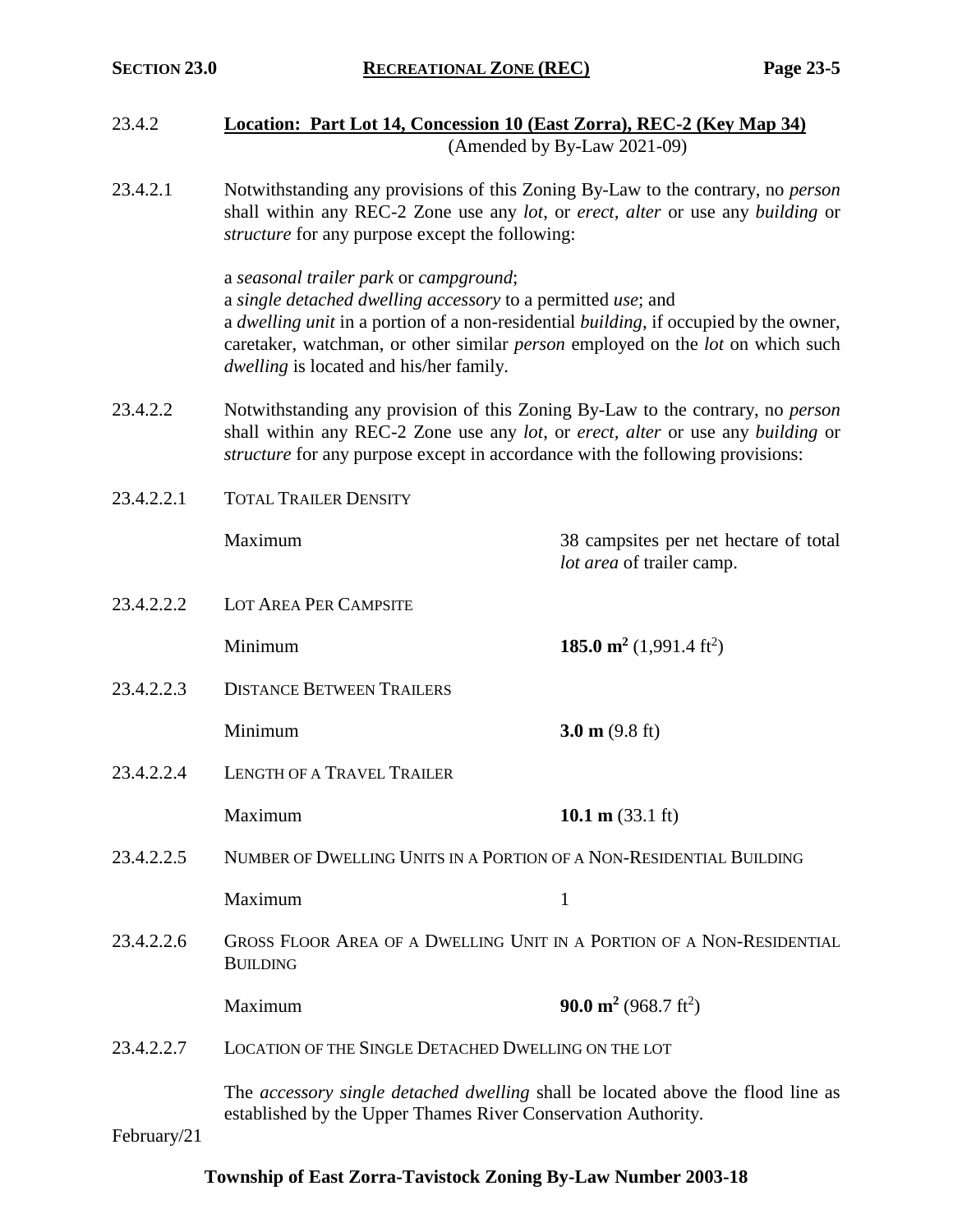23.4.2.3 That all the other provisions of the REC Zone in Section 23.2 and all other relevant provisions contained in this Zoning By-Law shall continue to apply mutatis mutandis.

## 23.4.3 **Location: Part Lot 8 & 9, Concession 11 (East Zorra), REC-3 (Key Map 42)** (Amended by By-Law 2021-09)

23.4.3.1 Notwithstanding any provisions of this Zoning By-Law to the contrary, no *person* shall within any REC-3 Zone use any *lot*, or *erect, alter* or use any *building* or *structure* for any purpose except the following:

> a *seasonal trailer park* or *campground*; and a *single detached dwelling accessory* to a permitted *use*.

23.4.3.2 Notwithstanding any provision of this Zoning By-Law to the contrary, no *person* shall within any REC-3 Zone use any *lot*, or *erect, alter* or use any *building* or *structure* for any purpose except in accordance with the following provisions:

*lot area* of trailer camp.

23.4.3.2.1 TOTAL TRAILER DENSITY

Maximum 38 campsites per net hectare of total

23.4.3.2.2 LOT AREA PER CAMPSITE

**185.0 m<sup>2</sup>** (1,991.4 ft<sup>2</sup>)

23.4.3.2.3 DISTANCE BETWEEN TRAILERS

**Minimum 3.0 m** (9.8 ft)

- 23.4.3.2.4 LENGTH OF A TRAVEL TRAILER
	- Maximum **10.1 m** (33.1 ft)
- 23.4.3.3 That all the other provisions of the REC Zone in Section 23.2 and all other relevant provisions contained in this Zoning By-Law shall continue to apply mutatis mutandis.